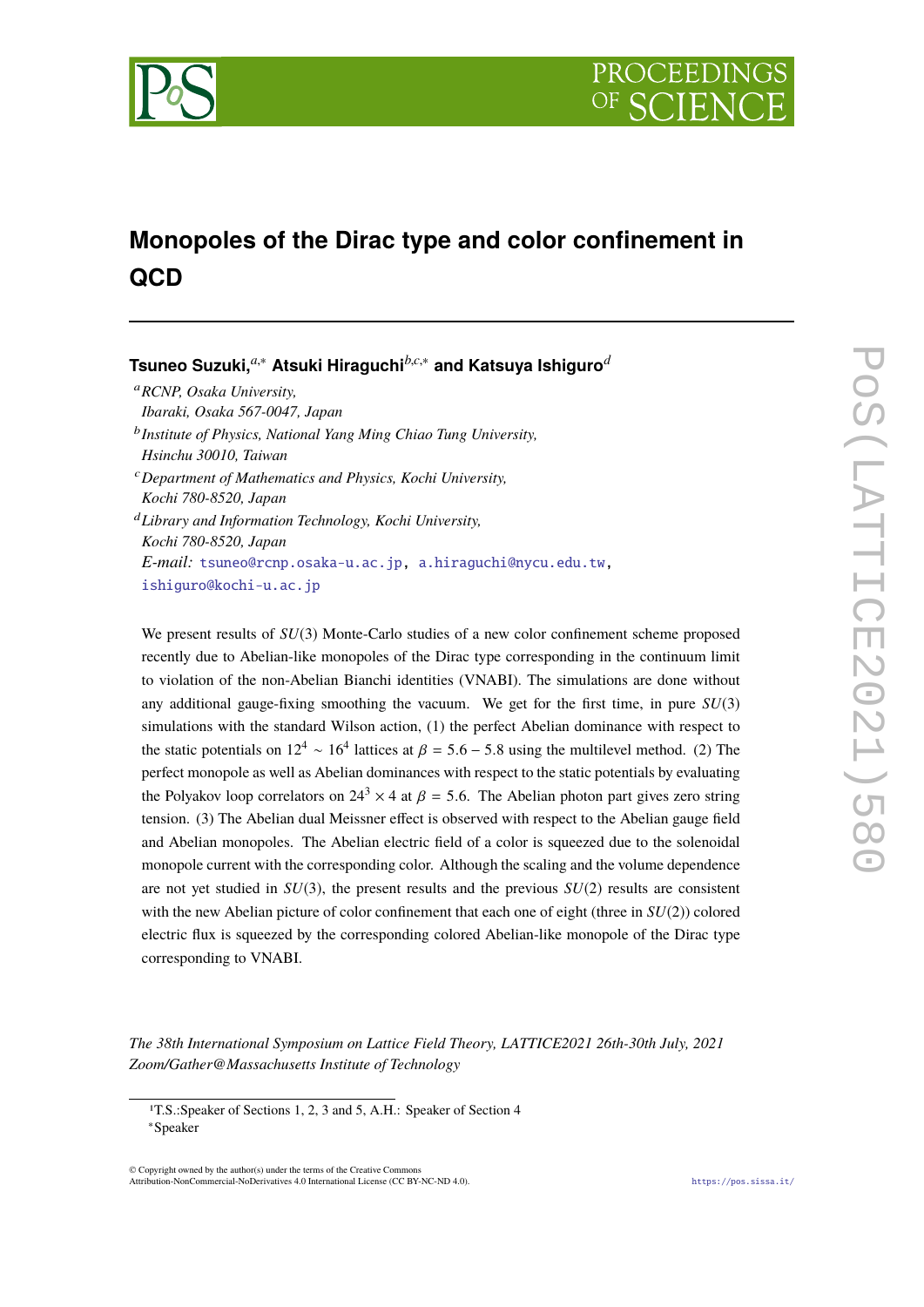# **1. Introduction**

Color confinement in quantum chromodynamics (QCD) is still an important unsolved problem [1].

As a picture of color confinement, 't Hooft [2] and Mandelstam [3] conjectured that the QCD vacuum is a kind of a magnetic superconducting state caused by condensation of magnetic monopoles and an effect dual to the Meissner effect works to confine color charges. This conjecture is very interesting, but there are many problems to be unsolved even at the present stage. In contrast to SUSY QCD [4] or Georgi-Glashow model [5, 6] with scalar fields, to find color magnetic monopoles is not straightforward in QCD.

Without scalar fields, it seems necessary to introduce some singularities as shown by Dirac [7] in  $U(1)$  quantum electrodynamics. An interesting idea to introduce such a singularity is to project QCD to the Abelian maximal torus group by a partial (but singular) gauge fixing [8]. In *SU*(3) QCD, the maximal torus group is Abelian  $U(1)^2$ . Then color magnetic monopoles appear as a topological object at the space-time points corresponding to the singulariry of the gauge-fixing matrix. Condensation of the monopoles causes the dual Meissner effect with respect to  $U(1)^2$ . Numerically, an Abelian projection in various gauges such as the maximally Abelian (MA) gauge [9, 10] seems to support the conjecture [11, 12].

Although numerically interesting, the idea of Abelian projection [8] is theoretically very unsatisfactory. 1) In non-perturabative QCD, any gauge-fixing is not necessary at all. There are infinite ways of such a partial gauge-fixing and whether the 't Hooft scheme is gauge independent or not is not known. 2) Especially, consider a Polyakov gauge in which Polyakov loops are diagonalized. In this gauge, the Abelian dual Meissner picture works good [13], where space-like monopole currents play the role of the solenoidal current squeezing the electric field. However, this fact contradicts the 'tHooft idea that monopoles appear at the space-time points where the eigenvalues become degenerate. In the Polyakov loop gauge, such a degenerate point runs only in the time-like direction. Hence monopoles predicted in the 'tHooft idea should always be time-like. (3) After an Abelian projection, only one (in *SU*(2)) or two (in *SU*(3)) gluons are photon-like with respect to the residual  $U(1)$  or  $U(1)^2$  symmetry and the other gluons are massive charged matter fields. Such an asymmetry among gluons is unnatural. Also it is not clear enough that the 'tHooft picture is sufficient for non-Abelian color (not Abelian charge) confinement.

In 2010 Bonati et al. [14] found an interesting fact that the violation of non-Abelian Bianchi identity (VNABI) exists behind the Abelian projection scenario in various gauges and hence gauge independence is naturally expected. This is completely different from the original 'tHooft idea of monopoles. Along this line, one of the authors (T.S.) [15] found a more general relation that VNABI is just equal to the violation of Abelian-like Bianchi identities corresponding to the existence of Abelian-like monopoles. A partial gauge-fixing is not necessary at all from the beginning. If the non-Abelian Bianchi identity is broken, Abelian-like monopoles necessarily appear due to a line-like singularity leading to a non-commutability with respect to successive partial derivatives. This is hence an extension of the Dirac idea of monopoles in QED to non-Abelian QCD.

In this report, (1) the new theoretical scheme for color confinement based on the dual Meissner effect due to the above monopoles is summarized shortly. (2) The first results showing the perfect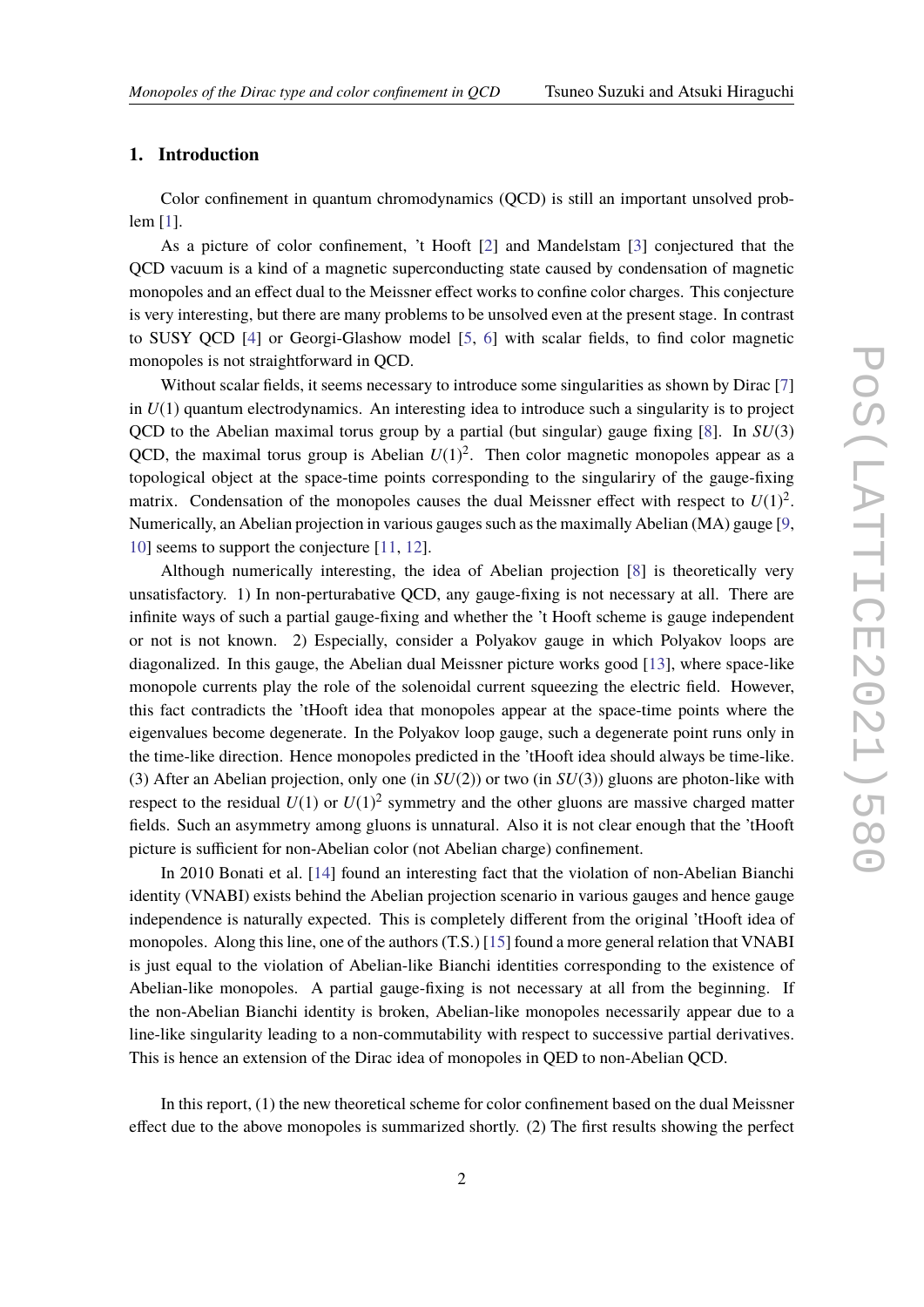Abelian dominance and the monopole dominance in pure *SU*(3) lattice QCD are shown next along with the short review of pure  $SU(2)$  results [16, 17]. (3) The results showing the existence of the dual Abelian Higgs mechanism in pure *SU*(3) are discussed. (4) Finally numerical results showing the continuum limit of the new monopoles [18, 19] are reviewed shortly in the framework of pure *SU*(2) lattice QCD, since existence of the continuum limit is essentially important for the new confinement scheme.

# **2. Equivalence of VNABI and Abelian-like monopoles**

First of all, we prove that the Jacobi identities of covariant derivatives lead us to conclusion that violation of the non-Abelian Bianchi identities (VNABI)  $J_{\mu}$  is nothing but an Abelian-like monopole  $k_{\mu}$  defined by violation of the Abelian-like Bianchi identities without gauge-fixing. Define a covariant derivative operator  $D_{\mu} = \partial_{\mu} - igA_{\mu}$ . The Jacobi identities are expressed as

$$
\epsilon_{\mu\nu\rho\sigma}[D_{\nu}, [D_{\rho}, D_{\sigma}]] = 0. \tag{1}
$$

By direct calculations, one gets

$$
[D_{\rho}, D_{\sigma}] = [\partial_{\rho} - igA_{\rho}, \partial_{\sigma} - igA_{\sigma}]
$$
  
=  $-ig(\partial_{\rho}A_{\sigma} - \partial_{\sigma}A_{\rho} - ig[A_{\rho}, A_{\sigma}]) + [\partial_{\rho}, \partial_{\sigma}]$   
=  $-igG_{\rho\sigma} + [\partial_{\rho}, \partial_{\sigma}],$ 

where the second commutator term of the partial derivative operators can not be discarded, since gauge fields may contain a line singularity. Actually, it is the origin of the violation of the non-Abelian Bianchi identities (VNABI) as shown in the following. The non-Abelian Bianchi identities and the Abelian-like Bianchi identities are, respectively:  $D_v G^*_{\mu\nu} = 0$  and  $\partial_v f^*_{\mu\nu} = 0$ . The relation  $[D_{\nu}, G_{\rho\sigma}] = D_{\nu}G_{\rho\sigma}$  and the Jacobi identities (1) lead us to

$$
D_{\nu}G_{\mu\nu}^{*} = \frac{1}{2}\epsilon_{\mu\nu\rho\sigma}D_{\nu}G_{\rho\sigma}
$$
  

$$
= -\frac{i}{2g}\epsilon_{\mu\nu\rho\sigma}[D_{\nu},[\partial_{\rho},\partial_{\sigma}]]
$$
  

$$
= \frac{1}{2}\epsilon_{\mu\nu\rho\sigma}[\partial_{\rho},\partial_{\sigma}]A_{\nu}
$$
  

$$
= \partial_{\nu}f_{\mu\nu}^{*}, \qquad (2)
$$

where  $f_{\mu\nu}$  is defined as  $f_{\mu\nu} = \partial_{\mu}A_{\nu} - \partial_{\nu}A_{\mu} = (\partial_{\mu}A_{\nu}^a - \partial_{\nu}A_{\mu}^a)\lambda^a/2$ . Namely Eq.(2) shows that the violation of the non-Abelian Bianchi identities, if exists, is equivalent to that of the Abelian-like Bianchi identities.

Denote the violation of the non-Abelian Bianchi identities as  $J_\mu$ :

$$
J_{\mu} = \frac{1}{2} J_{\mu}^{a} \sigma^{a} = D_{\nu} G_{\mu\nu}^{*}.
$$
 (3)

An Abelian-like monopole  $k_{\mu}$  without any gauge-fixing is defined as the violation of the Abelian-like Bianchi identities:

$$
k_{\mu} = \frac{1}{2} k_{\mu}^{a} \sigma^{a} = \partial_{\nu} f_{\mu\nu}^{*} = \frac{1}{2} \epsilon_{\mu\nu\rho\sigma} \partial_{\nu} f_{\rho\sigma}.
$$
 (4)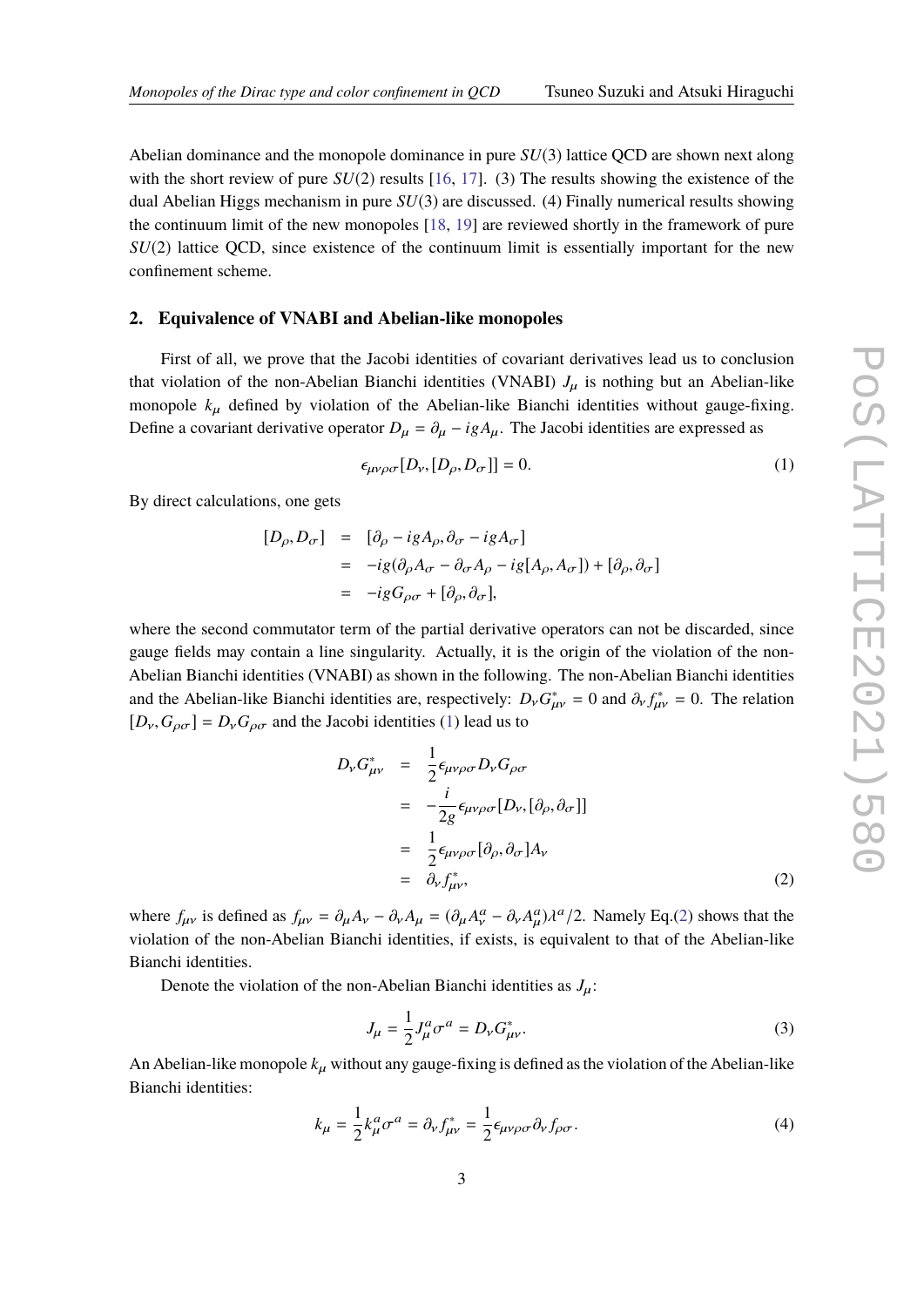Eq.(2) shows that

$$
J_{\mu} = k_{\mu}.\tag{5}
$$

Due to the antisymmetric property of the Abelian-like field strength, we get Abelian-like conservation conditions [20]:

$$
\partial_{\mu}k_{\mu}=0.\tag{6}
$$

A few comments are in order.

- 1. Eq.(5) can be considered as a special case of the important relation derived by Bonati et al. [14] in the framework of an Abelian projection to a simple case without any Abelian projection.
- 2. The Abelian-like conservation relation (6) gives us eight conserved magnetic charges in the case of color  $SU(3)$  and  $N^2 - 1$  charges in the case of color SU(N). But these are kinematical relations coming from the derivative with respect to the divergence of an antisymmetric tensor [20]. The number of conserved charges is different from that of the Abelian projection scenario [8], where only  $N - 1$  conserved charges exist in the case of color SU(N).

# **3. Abelian static potentials in** *SU*(3)

In *SU*(2) QCD, perfect Abelian dominance is proved without performing any addtional gauge fixing using the multilevel method [21] in Ref. [16, 17]. Also perfect monopole dominance is proved very beautifully by applying the random gauge transformation as a method of the noise reduction of measuring gauge-variant quantities in the same reference [16, 17]. However, in *SU*(3) QCD on lattice, it is not straightforward from the beginning. First, to extract Abelian link fields for all eight colors separately from non-Abelian gauge field matrix is not simple, since in *SU*(3) the non-Abelian gauge field is not expanded by the Lie-Algebra elements in a simple way as in *SU*(2). We choose the following method to define the Abelian link field by maximizing the following overlap quantity

$$
R^{a} = \sum_{s,\mu} \text{Tr}\left(e^{i\theta_{\mu}^{a}(s)\lambda^{a}} U_{\mu}^{\dagger}(s)\right),\tag{7}
$$

where  $\lambda^a$  is the Gell-Mann matrix and sum over *a* is not taken. This choice in  $SU(2)$  leads us to the same Abelian link fields adopted in Ref. [16, 17].

For example, we get from the maximization condition of (7) an Abelian link field  $\theta_1(s,\mu)$ corresponding to  $\sigma_1$  (*SU*(2)) and  $\lambda_1$  (*SU*(3)) as

$$
\theta_1(s,\mu) = \tan^{-1} \frac{U_1(s,\mu)}{U_0(s,\mu)}, \quad (\text{SU2 : } U(s,\mu) = U_0(s,\mu) + i\vec{\sigma} \cdot \vec{U}(s,\mu))
$$

$$
= \tan^{-1} \frac{Im(U_{12}(s,\mu) + U_{21}(s,\mu))}{Re(U_{11}(s,\mu) + U_{22}(s,\mu))}, \quad (\text{SU3})
$$

Once Abelian link variables are fixed, we can extract Abelian, monopole and photon parts from the Abelian plaquette variable as follows:

$$
\theta_{\mu\nu}^a(s) = \bar{\theta}_{\mu\nu}^a(s) + 2\pi n_{\mu\nu}^a(s) \left( |\bar{\theta}_{\mu\nu}^a| < \pi \right),\tag{8}
$$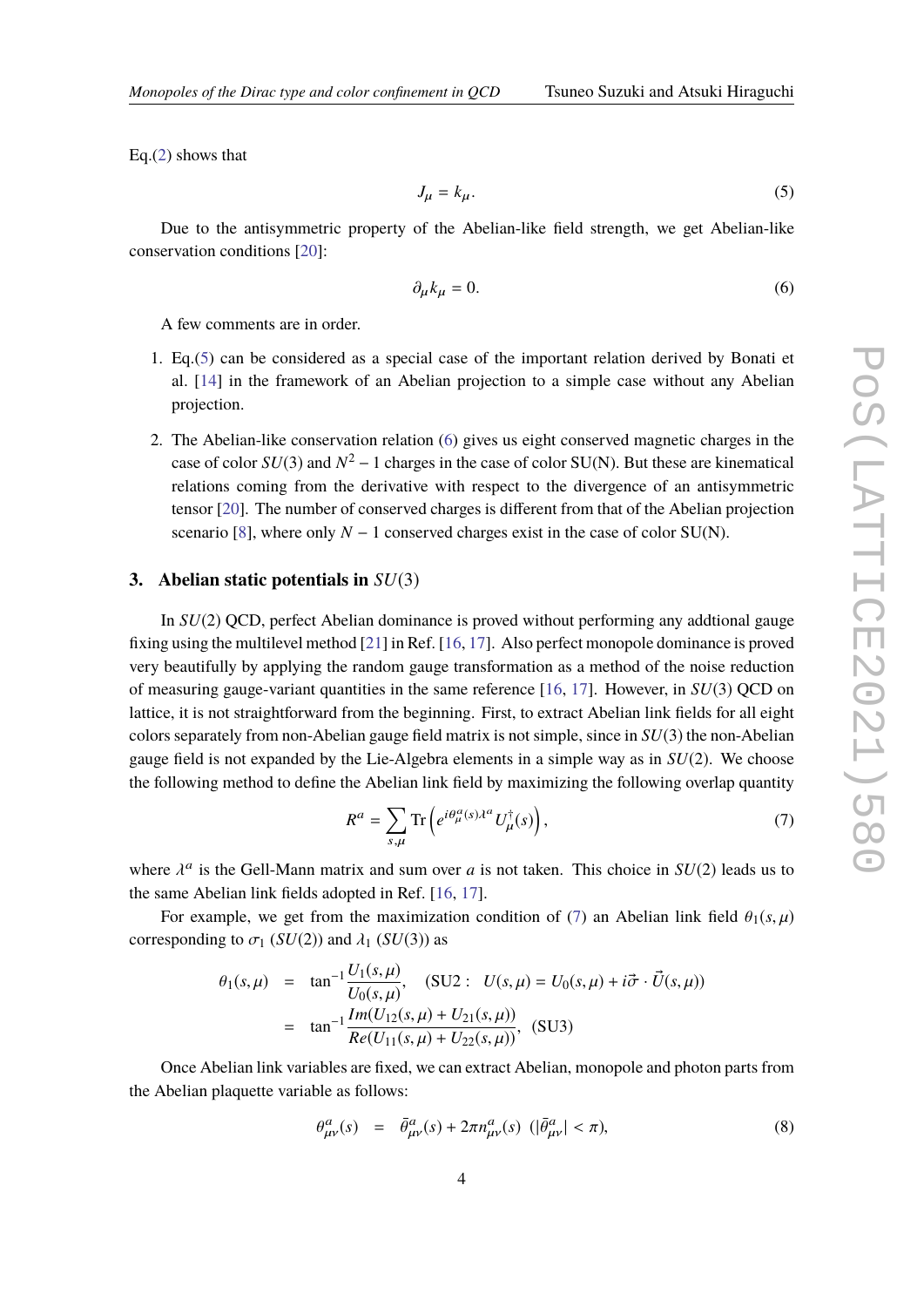| ß    | $N_s^3 \times N_t$ | $a(\beta)$ [fm] | $N_{\rm conf}$ | $N_{\rm sub}$  | $N_{\text{iup}}$ |
|------|--------------------|-----------------|----------------|----------------|------------------|
| 5.60 | $12^3 \times 12$   | 0.2235          | 6              | 2              | 5,000,000        |
| 5.60 | $16^3 \times 16$   | 0.2235          | 6              | $\mathcal{D}$  | 10,000,000       |
| 5.70 | $12^3 \times 12$   | 0.17016         | 6              | $\overline{2}$ | 5,000,000        |
| 5.80 | $12^3 \times 12$   | 0.13642         | 6              | 3              | 5,000,000        |

where  $n_{\mu\nu}^a(s)$  is an integer corresponding to the number of the Dirac string. Then an Abelian monopole current is defined by

$$
k_{\mu}^{a}(s) = -(1/2)\epsilon_{\mu\alpha\beta\gamma}\partial_{\alpha}\bar{\theta}^{a}_{\beta\gamma}(s+\hat{\mu})
$$
  
= (1/2)\epsilon\_{\mu\alpha\beta\gamma}\partial\_{\alpha}n\_{\beta\gamma}^{a}(s+\hat{\mu}). (9)

The current (9) satisfies the Abelian conservation condition (6) and takes an integer value which corresponds to the magnetic charge obeying the Dirac quantization condition [22].



**Figure 1:** The static-quark potentials from non-Abelian and Abelian Polyakov loop correlators at  $\beta = 5.60$ on  $16^3 \times 16$  lattice.

#### **3.1 Perfect Abelian dominance in** *SU*(3)

Now let us evlaluate Abelian static potentials through Polyakov loop correlators written by the Abelian link variable defined above:

$$
P_{\rm A} = \exp[i\sum_{k=0}^{N_t - 1} \theta_1(s + k\hat{A}, 4)].
$$
 (10)

Since the above Abelian Polyakov loop operator without any additional gauge-fixing is defined locally, the Poyakov loop correlators can be evaluated through the multilevel method [21]. Contrary to the *SU*(2) case in Ref. [17], we need much more number of internal updates to get meaningful results. The simulation parameters using the standard Wilson action are shown in Table 1. An example of the static potentials from non-Abelian and Abelian Polyakov loop correlators are shown in Fig. 1. The best fitted values of the non-Abelian and Abelian string tensions are plotted in Table 2.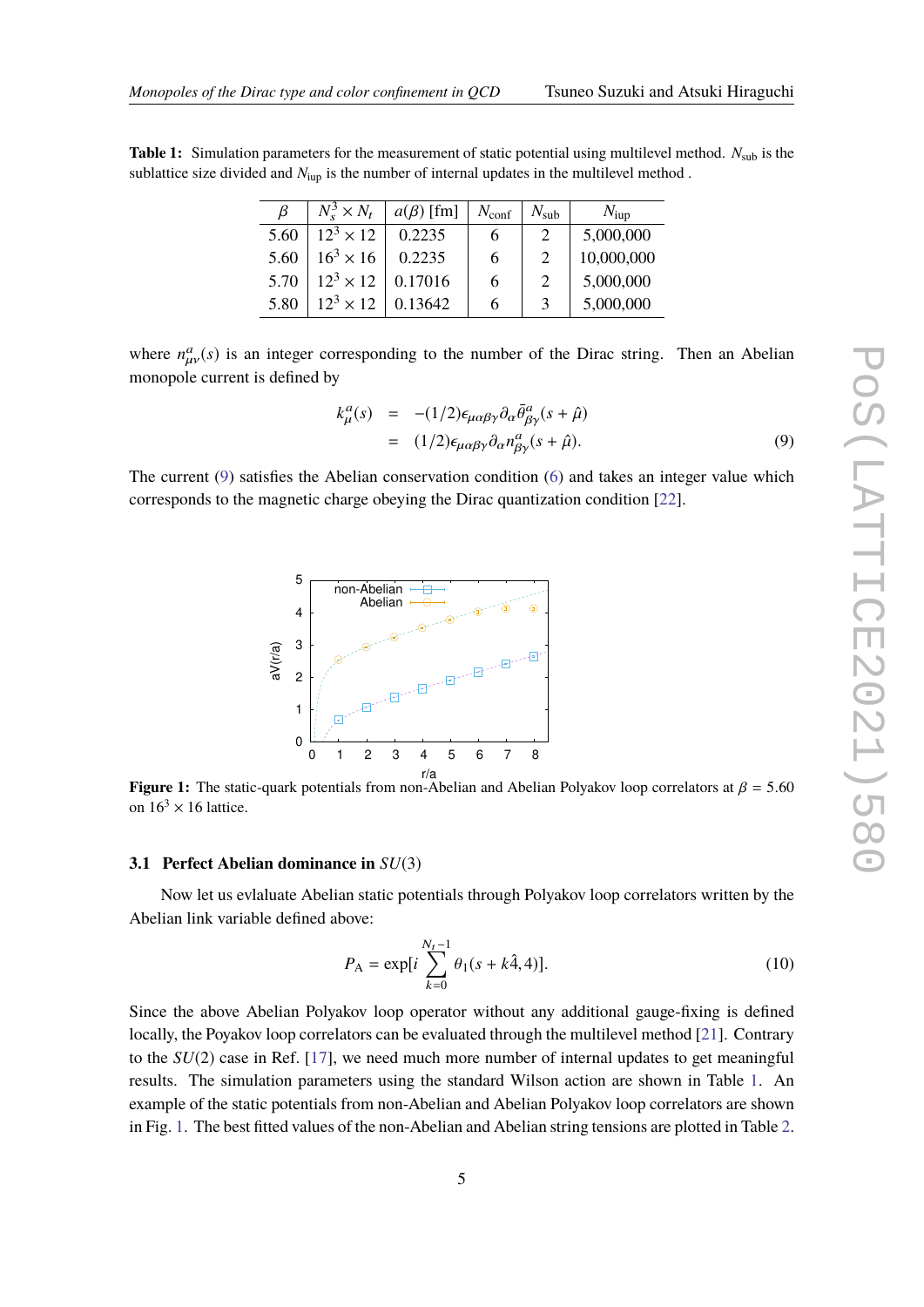| $\beta = 5.6, 12^3 \times 12$ | $\sigma a^2$ | $\mathcal{C}$ | $\mu$ a   |
|-------------------------------|--------------|---------------|-----------|
| $V_{\rm NA}$                  | 0.2368(1)    | $-0.384(1)$   | 0.8415(7) |
| $V_{\rm A}$                   | 0.21(5)      | $-0.6(6)$     | 2.7(4)    |
| $\beta = 5.6, 16^3 \times 16$ |              |               |           |
| $V_{\rm NA}$                  | 0.239(2)     | $-0.39(4)$    | 0.79(2)   |
| $V_{\rm A}$                   | 0.25(2)      | $-0.3(1)$     | 2.6(1)    |
| $\beta = 5.7, 12^3 \times 12$ |              |               |           |
| $V_{\rm NA}$                  | 0.159(3)     | $-0.272(8)$   | 0.79(1)   |
| $V_{\rm A}$                   | 0.145(9)     | $-0.32(2)$    | 2.64(3)   |
| $\beta = 5.8, 12^3 \times 12$ |              |               |           |
| $V_{\rm NA}$                  | 0.101(3)     | $-0.28(1)$    | 0.82(1)   |
| $V_{\rm A}$                   | 0.102(9)     | $-0.27(2)$    | 2.60(3)   |

**Table 2:** Best fitted values of the string tension  $\sigma a^2$ , the Coulombic coefficient *c*, and the constant  $\mu a$  for the potentials  $V_{NA}$ ,  $V_A$ .



**Figure 2:** Full, Abelian and Monopole potentials on **Figure 3:** Full, Abelian and Monopole potentials on  $24^3 \times 4$  at  $\beta = 5.6$  $40^3 \times 6$  at  $\beta = 5.75$ 

#### **3.2 Perfect monopole dominance in** *SU*(3)

Without adopting any further gauge fixing smoothing the vacuum, Abelian monopole static potential can reproduce fully the string tension of non-Abelian static potential in *SU*(2) QCD as shown in Ref.[16, 17]. This is called as perfect monopole dominance of the string tension. Almost perfect monopole dominance was found in *SU*(3) when MA gauge is adopted in Ref.[23]. However, without such additional gauge-fixing, it is found to be tremendously difficult.

We investigate the monopole contribution to the  $SU(3)$  static potential through Polyakov loop correlators in order to examine the role of monopoles for confinement without any additional gaugefixing.. The monopole part of the Polyakov loop operator is extracted as follows. Using the lattice Coulomb propagator  $D(s - s')$ , which satisfies  $\partial_{\nu} \partial_{\nu}^{'} D(s - s') = -\delta_{ss'}$  with a forward (backward) difference  $\partial_y$  ( $\partial'_y$ ), the temporal component of the Abelian fields  $\theta_4^a(s)$  are written as

$$
\theta_4^a(s) = -\sum_{s'} D(s - s') [\partial_v' \theta_{\nu 4}^a(s') + \partial_4 (\partial_v' \theta_{\nu}^a(s'))]. \tag{11}
$$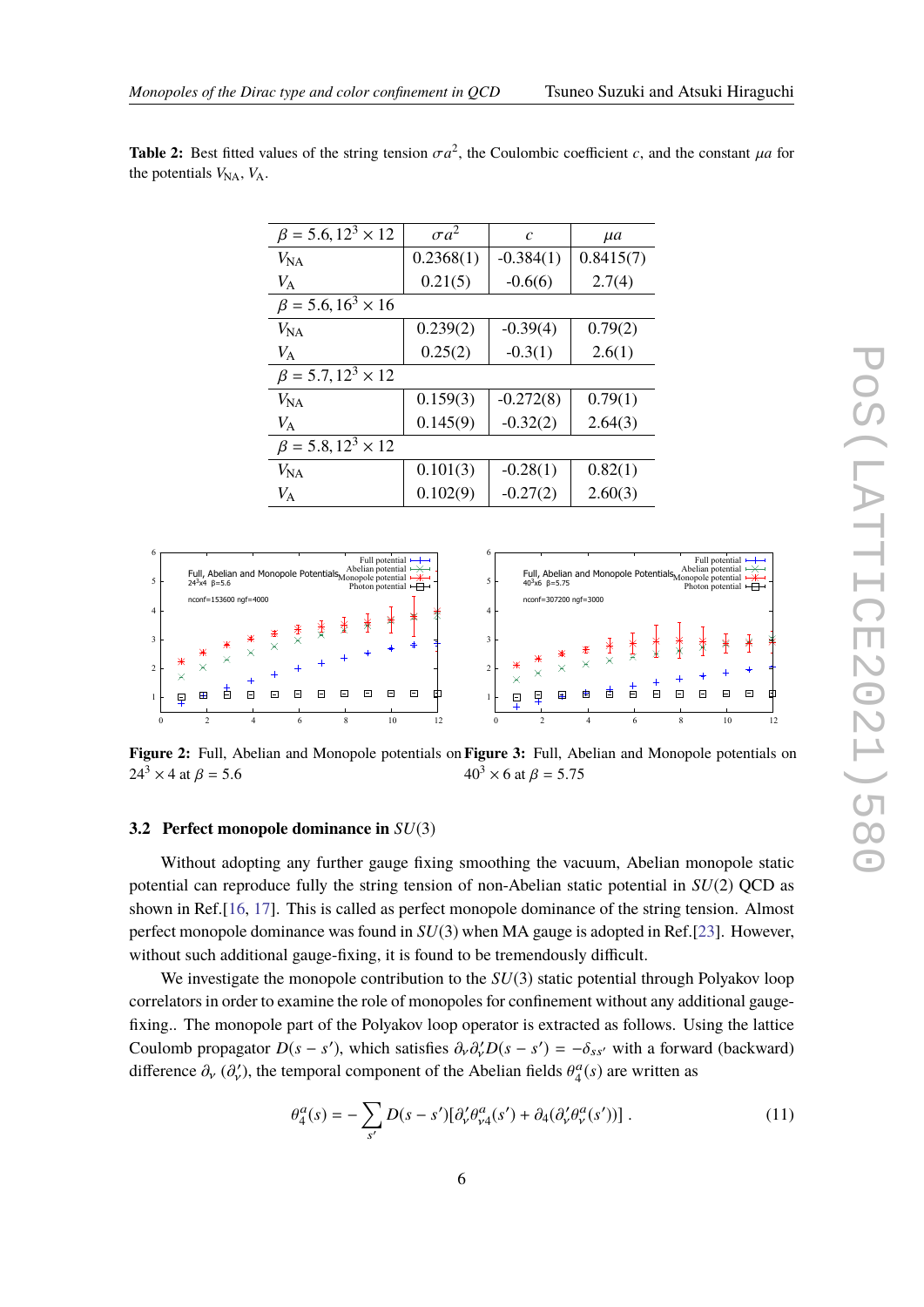| $N_{\text{conf}}$ | $N_{\rm RGT}$    |
|-------------------|------------------|
| 6,000             | 1,000            |
| 4,000             | 2,000            |
| 5,000             | 1,000            |
| 7,000             | 4,000            |
|                   | 153,600<br>4,000 |
|                   | 307,200<br>3,000 |
|                   |                  |

**Table 3:** Simulation parameters for the measurement of the static potential and the force from  $P_A$ ,  $P_{ph}$  and *P*<sub>mon</sub>. *N*<sub>RGT</sub> is the number of random gauge transformations.

Inserting Eq.  $(11)$  to the Abelian Polyakov loop  $(10)$ , we obtain

$$
P_{\rm A}^{a} = P_{\rm ph}^{a} \cdot P_{\rm mon}^{a},
$$
  
\n
$$
P_{\rm ph}^{a} = \exp\{-i \sum_{k=0}^{N_{t}-1} \sum_{s'} D(s + k\hat{4} - s') \partial_{\nu}' \bar{\theta}_{\nu 4}^{a}(s')\},
$$
  
\n
$$
P_{\rm mon}^{a} = \exp\{-2\pi i \sum_{k=0}^{N_{t}-1} \sum_{s'} D(s + k\hat{4} - s') \partial_{\nu}' n_{\nu 4}^{a}(s')\}.
$$
\n(12)

We call  $P_{ph}^a$  the photon and  $P_{\text{mon}}^a$  the monopole parts of the Abelian Polyakov loop  $P_A^a$ , respectively  $[24]$ . The latter is due to the fact that the Dirac strings  $n_{v4}^a(s)$  lead to the monopole currents in Eq. (9) [22]. Note that the second term of Eq. (11) does not contribute to the Abelian Polyakov loop in Eq. (10). We show the simulation parameters and the results in comparison with the *SU*(2) case.

In comparison with those in *SU*(2) where beautiful Abelian and monopole dominances are observed using reasonable number of vacuum ensembles, we needed much more number of vacuum ensembles even on  $24^3 \times 4$  small lattice in  $SU(3)$  as shown in Tabel 3. Abelian dominance is seen from Abelian-Abelian Polyakov loop correlators. But in the case of monopole-monopole Polyakov loop correlators, we could not get good results. Since Abelian dominance is seen also from non-Abelian and Abelian Polyakov loop correlators as shown in Tabel 4., we try to study non-Abelian and monopole correlators. Since the fit is not good enough, a strong indication of monopole dominance is seen from the hybrid correlators as shown in Fig. 2. When we go to larger lattice  $40<sup>3</sup> \times 6$  at  $\beta$  = 5.75 (correponding to a similar temperature), Abelian dominance is seen using non-Abelian and Abelian correlators. But non-Abelian and monopole correlators are much more worse as shown in Fig. 3. In the case of photon-photon correlators, the string tensions on both cases are almost zero.

# **4. The Abelian dual Meissner effect in** *SU*(3)

Let us next discuss the dual Meissner effect due to the Abelian-like monopoles in pure *SU*(3) QCD.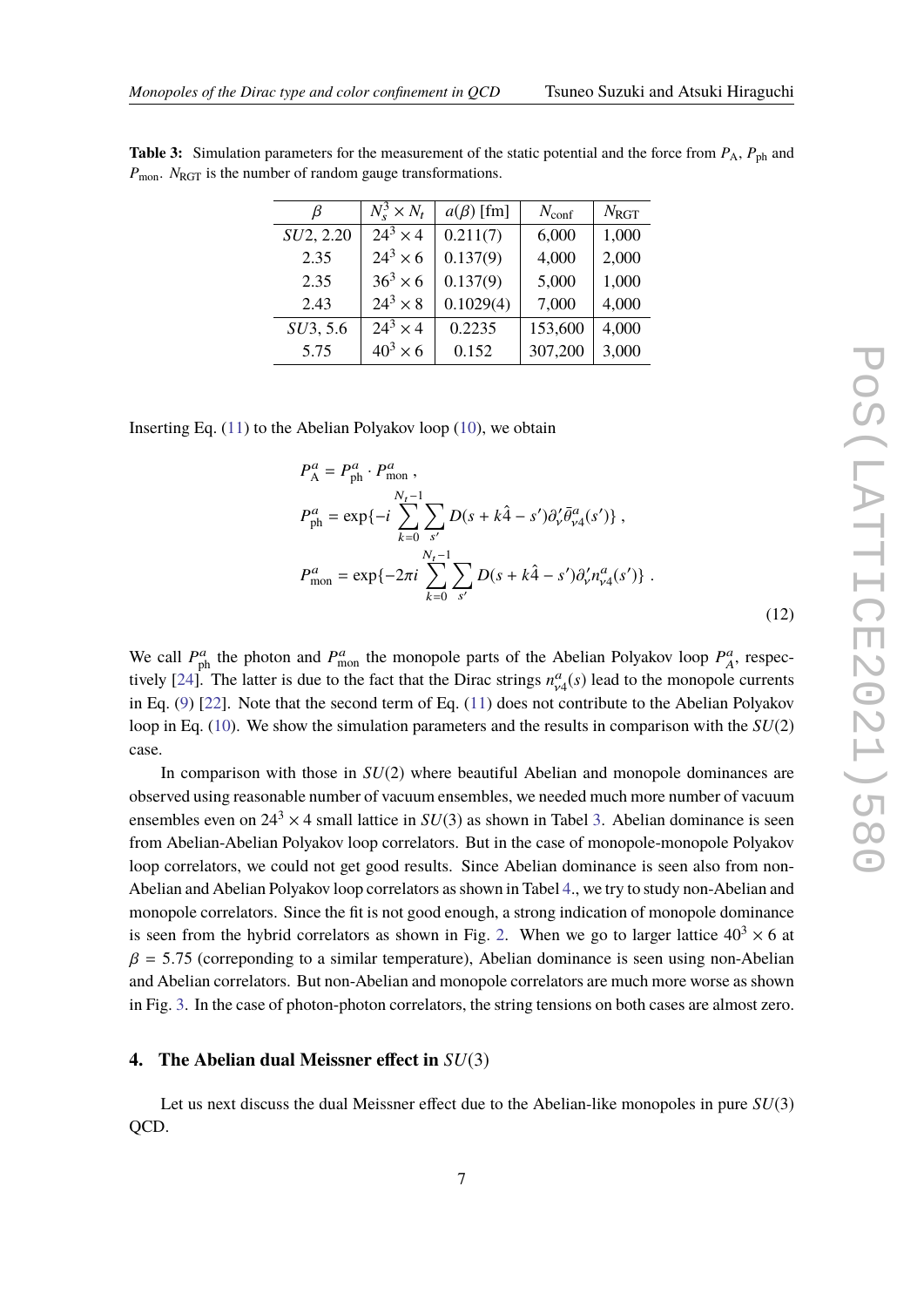| SU(2)           |                   | $\sigma a^2$             | $\overline{c}$ | $\mu$ a    | FR(R/a)      | $\chi^2/N_{\rm df}$ |
|-----------------|-------------------|--------------------------|----------------|------------|--------------|---------------------|
| $24^3 \times 4$ | $V_{\rm NA}$      | 0.181(8)                 | 0.25(15)       | 0.54(7)    | $3.9 - 8.5$  | 1.00                |
|                 | $V_{\rm A}$       | 0.183(8)                 | 0.20(15)       | 0.98(7)    | $3.9 - 8.2$  | 1.00                |
|                 | $V_{\rm mon}$     | 0.183(6)                 | 0.25(11)       | 1.31(5)    | $3.9 - 6.7$  | 0.98                |
|                 | $V_{\rm ph}$      | $-2(1) \times 10^{-4}$   | 0.010(1)       | 0.48(1)    | $4.9 - 9.4$  | 1.02                |
| $24^3 \times 8$ | $V_{\rm NA}$      | 0.0415(9)                | 0.47(2)        | 0.46(8)    | $4.1 - 7.8$  | 0.99                |
|                 | $V_{\rm A}$       | 0.041(2)                 | 0.47(6)        | 1.10(3)    | $4.5 - 8.5$  | 1.00                |
|                 | $V_{\rm mon}$     | 0.043(3)                 | 0.37(4)        | 1.39(2)    | $2.1 - 7.5$  | 0.99                |
|                 | $V_{\rm ph}$      | $-6.0(3) \times 10^{-5}$ | 0.0059(3)      | 0.46649(6) | $7.7 - 11.5$ | 1.02                |
| SU(3)           |                   |                          |                |            |              |                     |
| $24^3 \times 4$ | $V_{\text{NA}}$   | 0.1429(76)               | 0.184(26)      | 1.458(90)  | $4 - 12$     | 1.18                |
|                 | $V_{\rm A}$       | 0.1840(71)               | 0.482(45)      | 2.749(37)  | $1 - 7$      | 1.044               |
|                 | $V_{FA}$          | 0.1646(66)               | 0.968(149)     | 2.149(63)  | $3 - 11$     | 2.17                |
|                 | $V_{\text{FM}}$   | 0.172(13)                | 0.303(29)      | 2.409(43)  | $0.8 - 10$   | 0.75                |
| $40^3 \times 6$ | $V_{\rm NA}$      | 0.1034(5)                | 0.411(12)      | 0.8700(48) | $3 - 18$     | 0.51                |
|                 | $V_{\rm A}$       | 0.058(31)                | 0.397(72)      | 2.88(10)   | $0 - 6$      | 0.38                |
|                 | $V_{FA}$          | 0.1061(8)                | 0.340(12)      | 1.8216(65) | $2 - 15$     | 0.96                |
|                 | $V_{\mathrm{FM}}$ | 0.1067(10)               | 0.234(23)      | 2.275(34)  | $0 - 9$      | 0.08                |

**Table 4:** Best fitted values of the string tension  $\sigma a^2$ , the Coulombic coefficient *c*, and the constant  $\mu a$  for the potentials  $V_{NA}$ ,  $V_A$ ,  $V_{mon}$  and  $V_{ph}$ .  $V_{FA}$  ( $V_{FM}$ ) stands for the potential determined from non-Abelian and Abelian (monopole) Polyakov loop correlators.

### **4.1 Simulation details of flux-tube profile**

In this section, we show the results with respect to the Abelian dual Meissner effect. In the previous work [17] studying the spatial distribution of color electric fields and monopole currents, they used the connected correlations between a non-Abelian Wilson loop and Abelian operators in *SU*(2) gauge theory without gauge fixing. We apply the same method to *SU*(3) gauge theory without gauge fixing. Here we employ the standard Wilson action on the  $24^3(40^3) \times 4$  lattice with the coupling constant  $\beta = 5.6$ . We consider a finite temperature system at  $T = 0.8T_c$ . To improve the signal-to-noise ratio, the APE smearing [25] is applied to the spatial links and the hypercubic blocking [26] is applied to the temporal links. We introduce random gauge transformations to improve the signal to noise ratios of the data concerning the Abelian operators.

To measure the flux-tube profiles, we consider the connected correlation functions as done in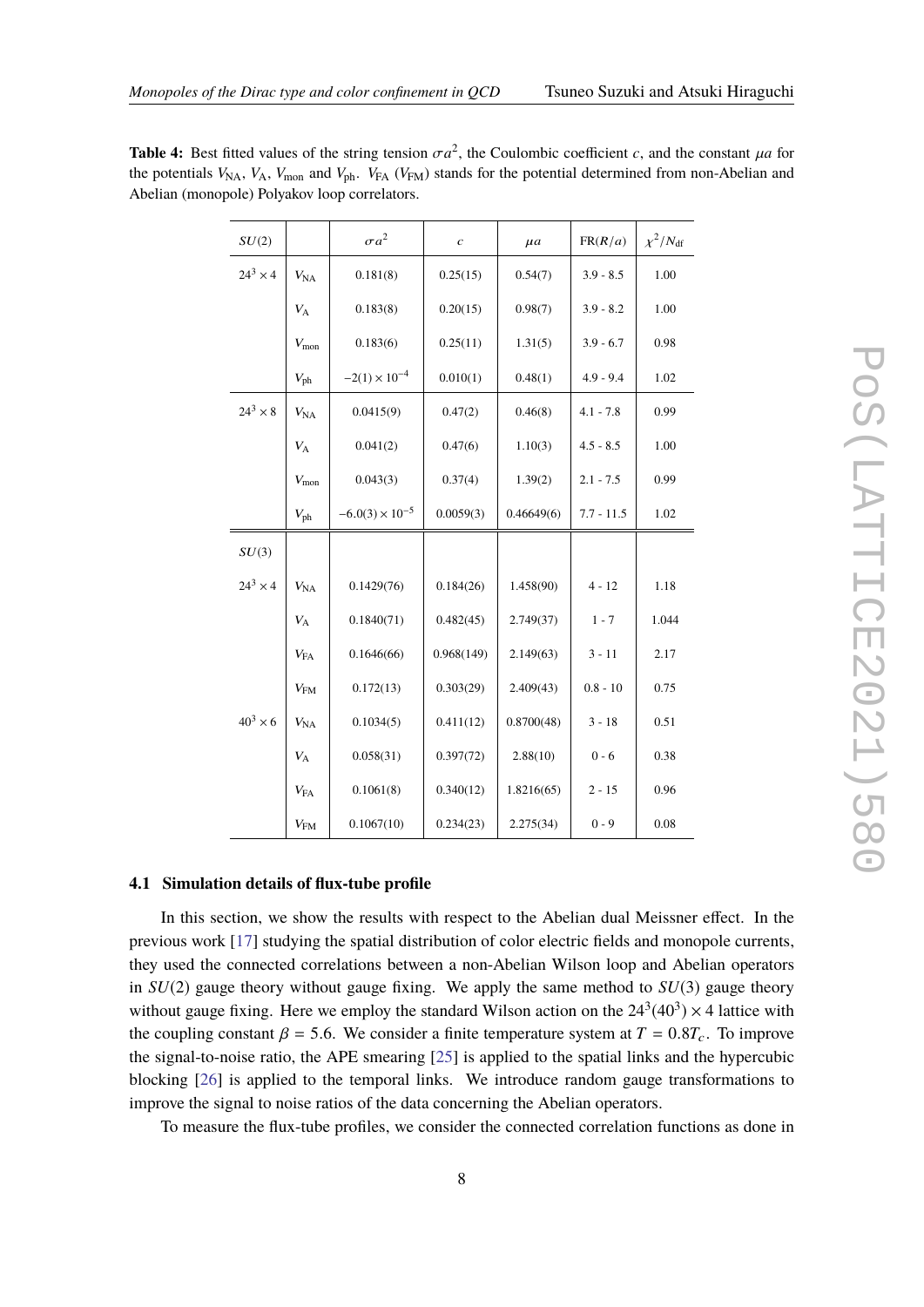[27, 28]:

$$
\rho_{conn}(O(r)) = \frac{\langle \text{Tr}(P(0)LO(r)L^{\dagger})\text{Tr}P^{\dagger}(d) \rangle}{\langle \text{Tr}P(0)\text{Tr}P^{\dagger}(d) \rangle} - \frac{1}{3} \frac{\langle \text{Tr}P(0)\text{Tr}P^{\dagger}(d)\text{Tr}O(r) \rangle}{\langle \text{Tr}P(0)\text{Tr}P^{\dagger}(d) \rangle},\tag{13}
$$

where *P* denotes a non-Abelian Polyakov loop, *L* indicates Schwinger line, *r* is a distance from a flux-tube and *d* is a distance between Polyakov loops. We use the cylindrical coordinate  $(r, \phi, z)$  to parametrize the  $q - \bar{q}$  system as shown in Fig 4.



**Figure 4:** The definition of the cylindrical coordinate  $(r, \phi, z)$  along the  $q$ - $\bar{q}$  axis. The *d* corresponds to the distance between Polyakov loops.

### **4.2 The spatial distribution of color electric fields**

First of all, we show the results of Abelian color electric fields using an Abelian gauge field  $\theta_1(s, u)$ . To evaluate the Abelian color electric field, we adopt the Abelian plaquette as an operator  $O(r)$ . We calculate a penetration length  $\lambda$  from the Abelian color electric fields with  $d = 3, 4, 5, 6$  at  $β = 5.6$  and check the *d* dependence of  $λ$ . To improve the accuracy of the fitting, we evaluate  $O(r)$ at both on-axis and off-axis distances. As a result, we find the Abelian color electric fields  $E_z^A$  are squeezed as in Fig 5. We fit these results to a fitting function,

$$
f(r) = c_1 \exp(-r/\lambda) + c_0. \tag{14}
$$

The parameter  $\lambda$  corresponds to the penetration length. We summarize the values of parameters in Table 5. We find the values of the penetration length are almost the same.

| d | $\lambda/a$ | c <sub>1</sub> | $c_0$          | $\chi^2/N_{df}$ |
|---|-------------|----------------|----------------|-----------------|
|   | 0.91(1)     | 0.0100(2)      | $-0.000002(8)$ | 1.31628         |
|   | 1.10(6)     | 0.0077(4)      | $-0.00005(4)$  | 0.972703        |
| 5 | 1.09(8)     | 0.0068(6)      | $-0.00001(4)$  | 0.995759        |
| 6 | 1.1(1)      | 0.0055(8)      | $-0.00008(7)$  | 0.869692        |

**Table 5:** The penetration length  $\lambda$  at  $\beta = 5.6$  on  $24^3 \times 4$  lattices.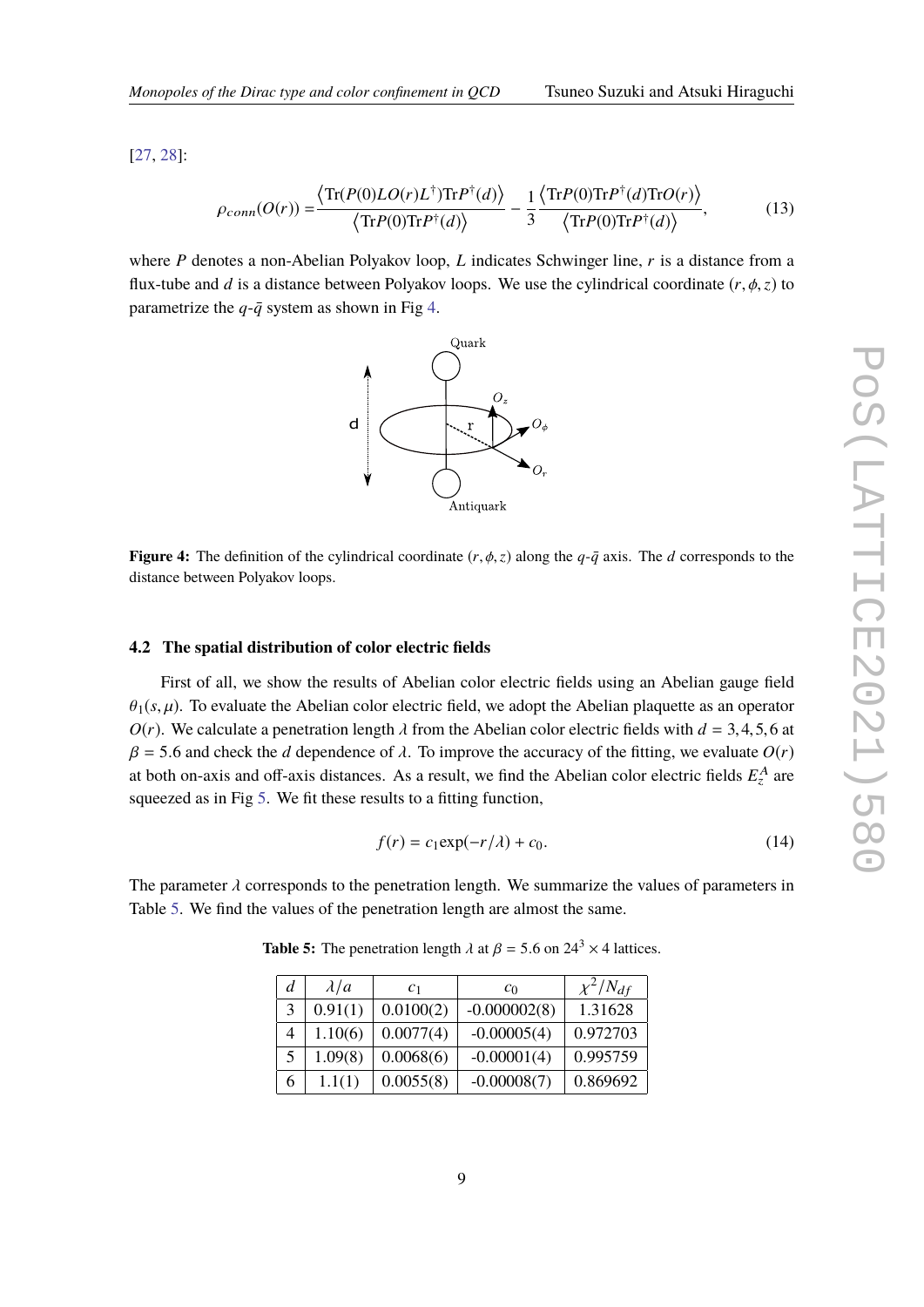

**Figure 5:** The Abelian color electric field with  $d = 5$  at  $\beta = 5.6$  on  $24^3 \times 4$  lattices.

### **4.3 The spatial distribution of monopole currents**

Next we show the result of the spatial distribution of Abelian-like monopole currents. We define the Abelian-like monopole currents on the lattice as in Eq. (9). In this study we evaluate the connected correlation (13) between *k* 1 and the two non-Abelian Polayakov loops. We use random gauge transformations to evaluate this correlation. As a result, we find the spatial distribution of monopole currents around the flux-tube at  $\beta = 5.6$ . Only the monopole current in the azimuthal direction,  $k_{\phi}^1$ , shows the correlation with the two non-Abelian Polyakov loops.



**Figure 6:** The monopole current at  $\beta = 5.6$  on  $40^3 \times 4$  lattices.

#### **4.3.1 The dual Ampère's law**

In previous *SU*(2) researches [17], they investigated the dual Ampère's law to see what squeezes the color-electric field. In the case of *SU*(2) gauge theory without gauge fixings, they confirmed the dual Ampère's law and the monopole currents squeeze the color-electric fields. In this section we show the results of the dual Ampère's law in the case of *SU*(3) gauge theory. The definition of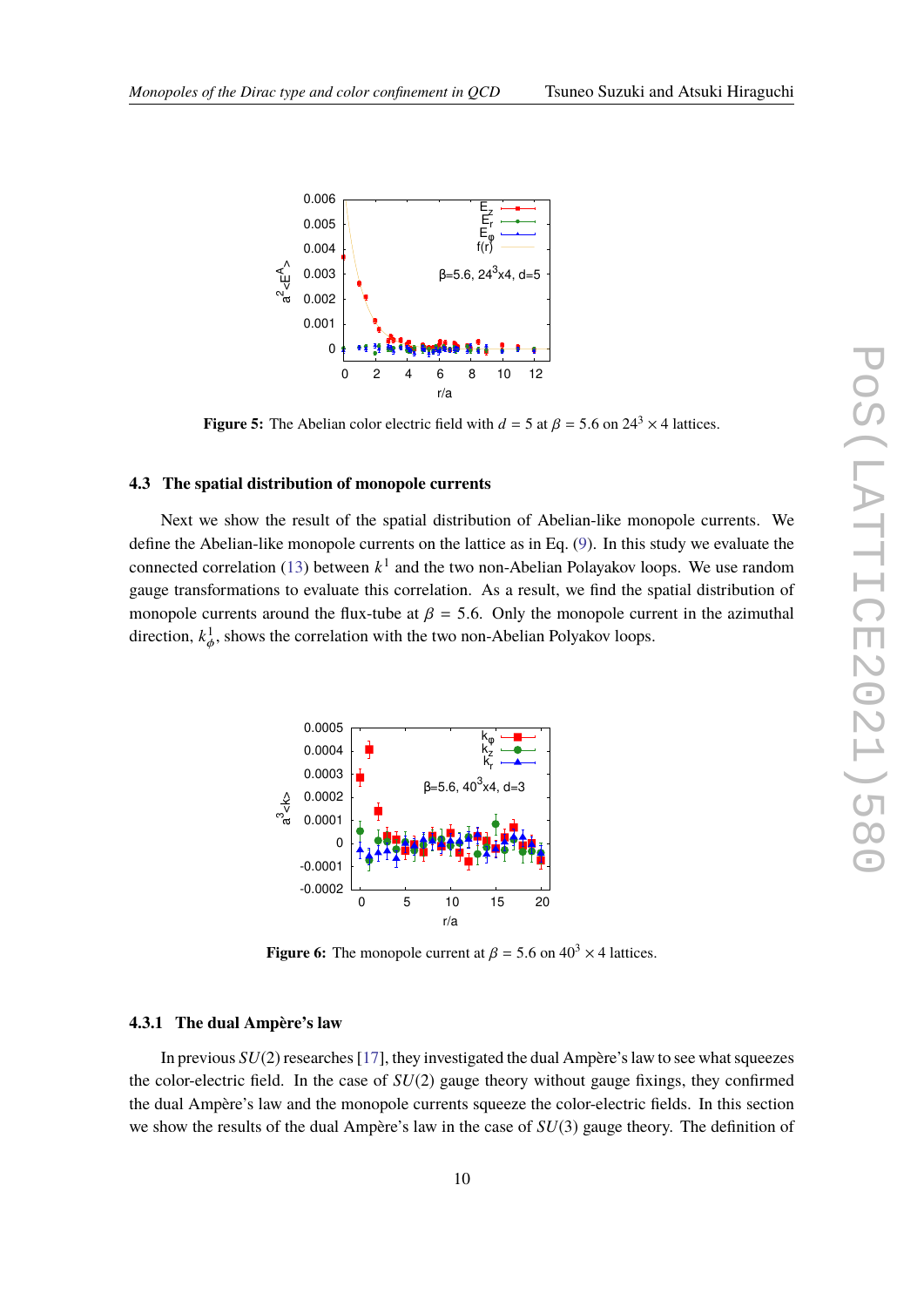monopole currents leads to the following relation,

$$
(\text{rot}E^a)_{\phi} = \partial_t B^a_{\phi} + 2\pi k^a_{\phi},\tag{15}
$$

where index *a* is a color index.

As a results, we confirm that there is no signal of the magnetic displacement current  $\partial_t B^a_\phi$ aroud the flux-tube with  $d = 3$  at  $\beta = 5.6$  as shown in Fig. 7. It suggests that the Abelian-like monopole current squeezes the Abelian color electric field as a solenoidal current in *SU*(3) gauge theory without gauge fixing, although more data for larger *d* are necessary.



**Figure 7:** The dual Ampère's law at  $\beta = 5.6$  on  $40^3 \times 4$  lattices.

# **4.4 The vacuum type in** *SU*(3) **gauge theory without gauge fixing**

Finally, we evaluate the Ginzburg-Landau (GL) parameter, which characterizes the type of the (dual) superconducting vacuum. In the previous result  $[17]$ , they found that the vacuum type is near the border between the type 1 and type 2 dual superconductors by using the  $SU(2)$  gauge theory without gauge fixing. We apply the same method to *SU*(3) gauge theory.

To evaluate the coherence length, we measure the correlation between the squared monopole density and two non-Abelian Polyakov loops by using the disconnected correlation function [17, 29],

$$
\left\langle k^{2}(r)\right\rangle_{q\bar{q}} = \frac{\left\langle \text{Tr}P(0)\text{Tr}P^{\dagger}(d)\sum_{\mu,a}k_{\mu}^{a}(r)k_{\mu}^{a}(r)\right\rangle}{\left\langle \text{Tr}P(0)\text{Tr}P^{\dagger}(d)\right\rangle} - \left\langle \sum_{\mu,a}k_{\mu}^{a}(r)k_{\mu}^{a}(r)\right\rangle. \tag{16}
$$

We fit the profiles to the function,

$$
g(r) = c_1' \exp\left(-\frac{\sqrt{2}r}{\xi}\right) + c_0',\tag{17}
$$

where the parameter  $\xi$  corresponds to the coherence length. We plot the profiles of  $\langle k^2(r) \rangle_{q\bar{q}}$  in Fig 8. As a result, we could evaluate the coherence length  $\xi$  with  $d = 3, 4, 5, 6$  at  $\beta = 5.6$  and find the almost same values of  $\xi/\sqrt{2}$  for each *d*. Using these parameters  $\lambda$  and  $\xi$ , we could evaluate the the Ginzburg-Landau parameter. The GL parameter  $\kappa = \lambda/\xi$  can be defined as the ratio of the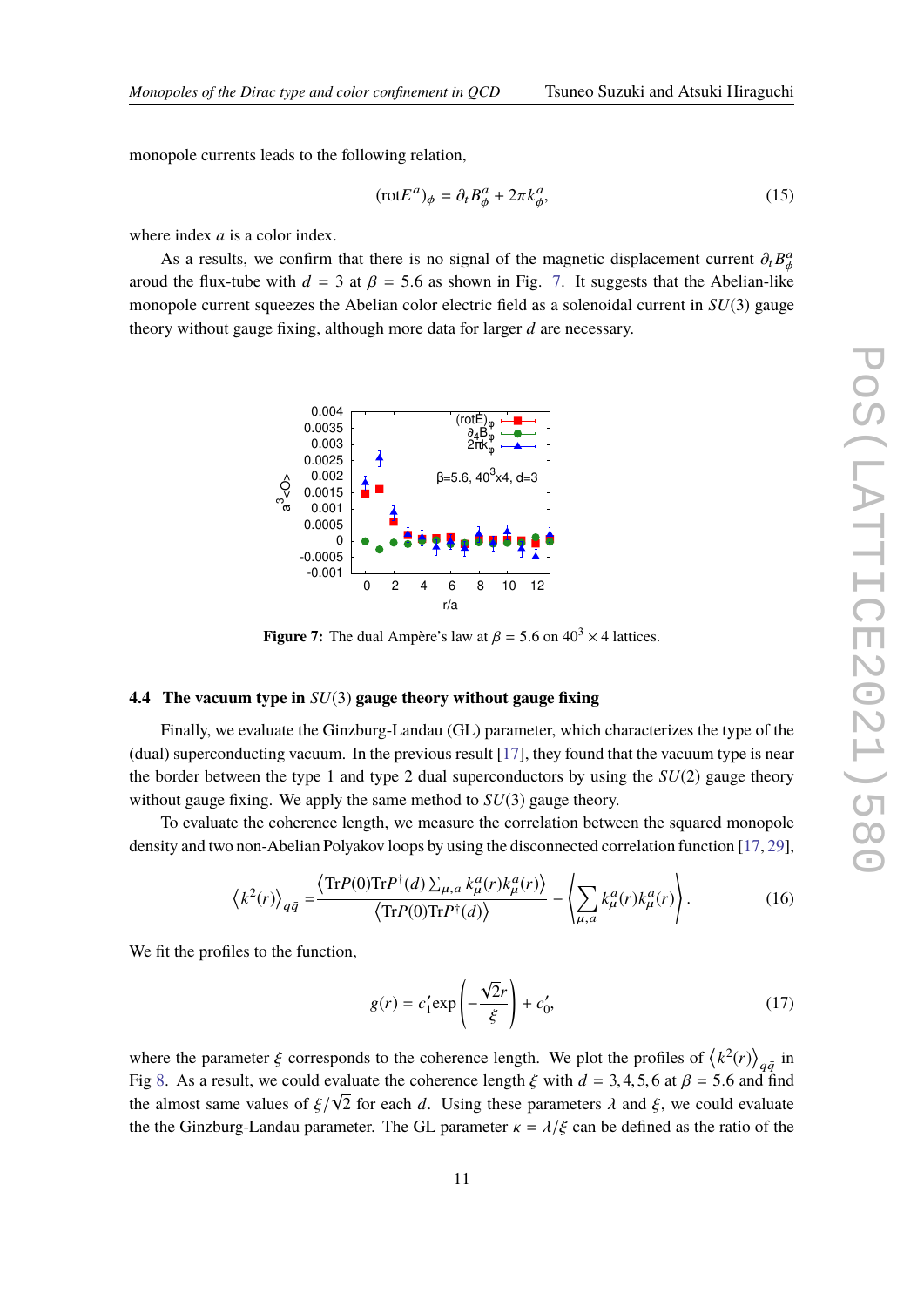penetration length and the coherence length. If  $\sqrt{2\kappa} < 1$ , the vacuum type is of the type 1 and if  $\sqrt{2\kappa} > 1$ , the vacuum is of the type 2. We show the GL parameters in  $SU(3)$  gauge theory in Table 7. We find that the vacuum is near the border between type 1 and type 2 or close to the type 1 at one gauge coupling constant  $\beta = 5.6$ . This is the first result of the vacuum type in pure *SU*(3) gauge theory without gauge fixing, although different  $\beta$  data are necessary to show the continuum limit.



**Figure 8:** The squared monopole density with  $d = 5$  at  $\beta = 5.6$  on  $24^3 \times 4$  lattices.

**Table 6:** The coherence length ξ/  $\sqrt{2}$  at  $\beta = 5.6$  on  $24^3 \times 4$  lattices.

| d | $\xi/\sqrt{2}a$ | c'          | $c'_0$       | $\chi^2/N_{df}$ |
|---|-----------------|-------------|--------------|-----------------|
| 3 | 1.04(6)         | $-0.050(3)$ | 0.0001(2)    | 0.997362        |
| 4 | 1.17(7)         | $-0.052(3)$ | $-0.0003(2)$ | 1.01499         |
| 5 | 1.3(1)          | $-0.047(3)$ | $-0.0006(3)$ | 0.99758         |
| 6 | 1.1(1)          | $-0.052(8)$ | $-0.0013(5)$ | 1.12869         |

**Table 7:** The Ginzburg-Landau parameters at  $\beta = 5.6$  on  $24^3 \times 4$  lattice.

| d | $\sqrt{2\kappa}$ |
|---|------------------|
|   | 0.87(5)          |
|   | 0.93(7)          |
|   | 0.83(9)          |
|   | 0.9(2)           |

# **5. The continuum limit of the new Abelian-like monopoles**

Finally let us review shortly an important result showing that the above new-type Abelian monopoles have the continuum limit. The studies in the framework of pure *SU*(2) QCD were done with respect to the monopole density in Ref. [18] and to the effective monopole action in Ref. [19].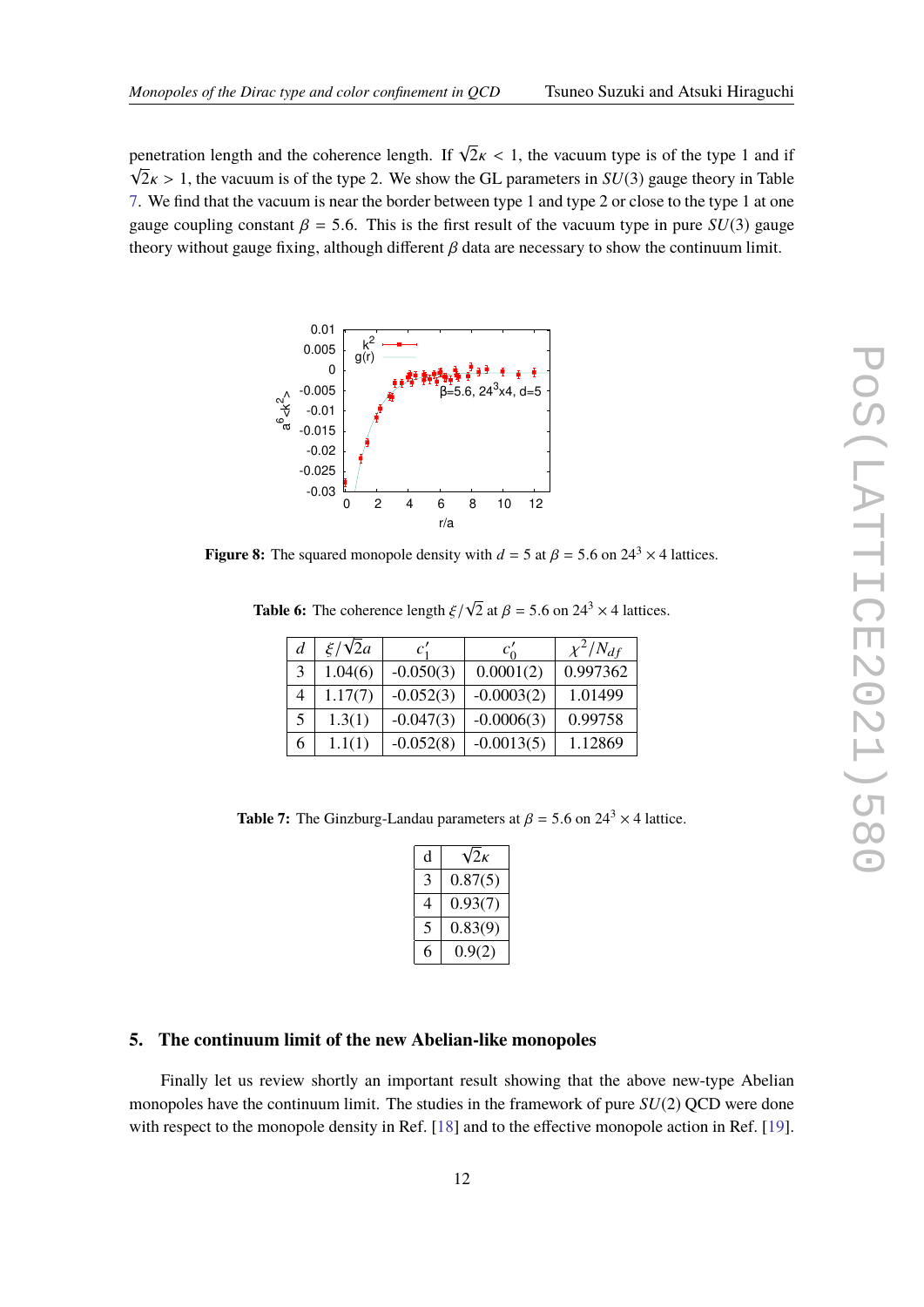In both studies, it is inevitable to introduce additional gauge fixings to make the lattice vacuum smooth enough reducing the number of lattice artifact monopoles although the gauge dependence problem appear newly. It is due to the fact that even lattice artifact monopoles contribute to the monopole density or the effective monopole action equally. Hence we adopted four different smooth gauge-fixing methods to check gauge dependence, that is, MCG (maximally center gauge) [30, 31], DLCG (direct Laplacian center gauge) [32], MAWL (maximal Abelian Wilson loop gauge) [33] and MAG+U1 (maximal Abelian gauge [9, 10] and *U*(1) Landau gauge). To make the vacuum smooth, we also introduce a tadpole improved action and the block-spin transformation of monopoles [34, 35].

Original monopoles are defined on a  $a<sup>3</sup>$  cube and the *n*-blocked monopoles are defined on a cube with a lattice spacing  $b = na$  as follows:

$$
k_{\mu}^{(n)}(s_n) = \sum_{i,j,l=0}^{n-1} k_{\mu}(ns_n + (n-1)\hat{\mu} + i\hat{\nu} + j\hat{\rho} + l\hat{\sigma}).
$$

We considered  $n = 1, 2, 3, 4, 6, 8, 12$  blockings for  $\beta = 3.0 \sim 3.9$  on 48<sup>4</sup> lattice.

We evaluated a gauge-invariant density of the *n*-blocked monopole:

$$
\rho(a(\beta),n)=\frac{\sum_{\mu,s_n}\sqrt{\sum_a(k^{(n)a}_\mu(s_n))^2}}{4\sqrt{3}V_nb^3},
$$

which is a scale-invariant quantity depending on  $a(\beta)$  and *n* generally. But if we plot  $\rho$  versus  $b = na(\beta)$ , we get a beautiful universal scaling function for all different gauge-fixings as shown in Fig.9. Namely we obtained clear scaling behaviors  $\rho(b)$  up to the 12-step blocking transformations for  $\beta = 3.0 \sim 3.9$ . Hence for fixed *b*, if we take  $n \to \infty$ ,  $a(\beta) \to 0$  that is we go to the continuum limit. The same beautiful scaling behaviors are obtained also in the case of the effective monopole action [19]. In addition to the scaling behaviors, the obtained scaling function is the same for four different gauges. Gauge independence is shown as naturally expected in the continuum limit.



**Figure 9:** Comparison of the Abelian-like monopole densities versus  $b = na(\beta)$  in MCG, AWL, DLCG and MAU1 cases. A uniform scaling curve is obtained for all gauges.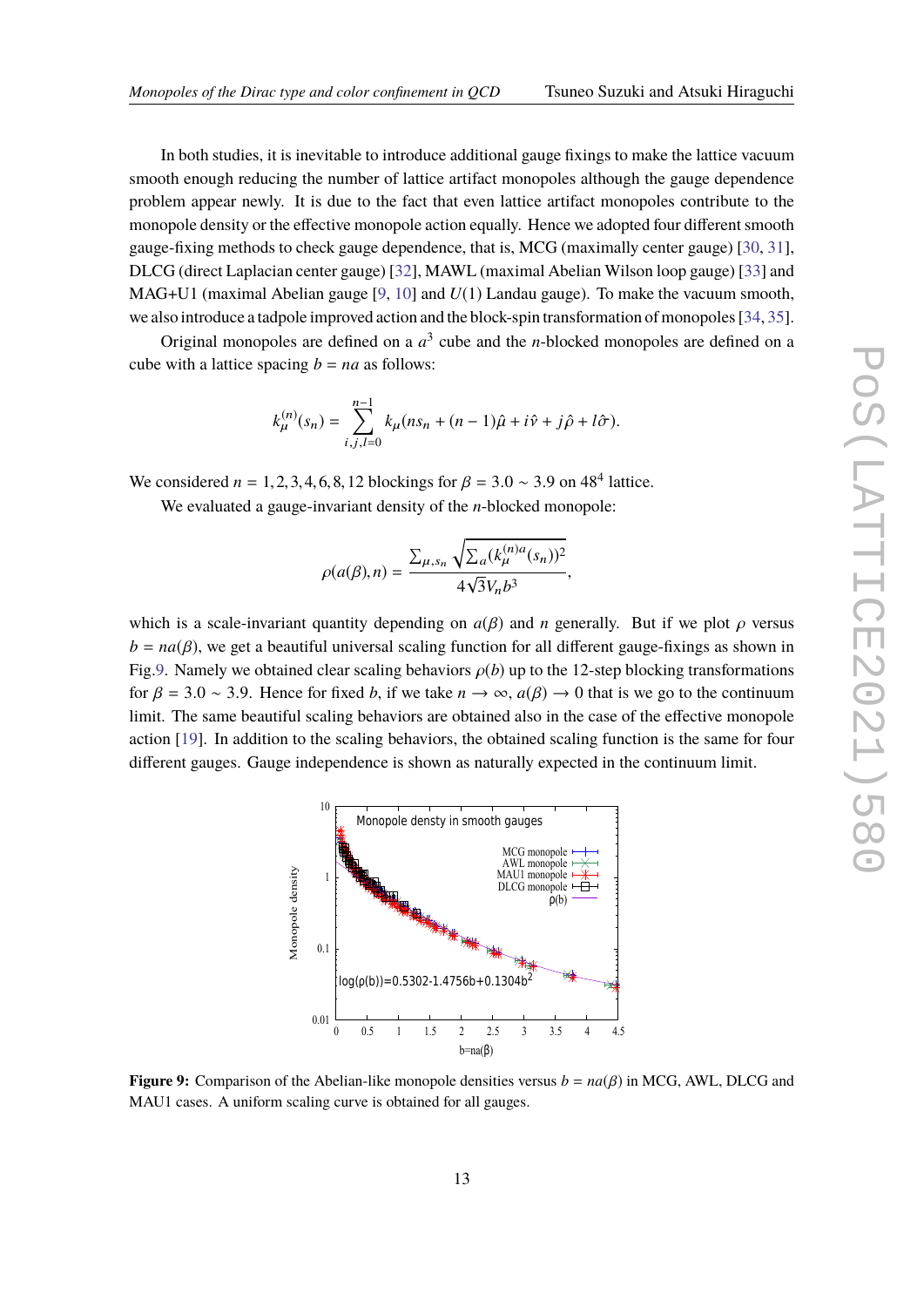### **6. Concluding remarks**

In this report, we have proposed a new idea of color confinement mechanism, that is, the Abelian dual Meisner effect due to the Abelian-like monopoles corresponding to the violation of non-Abelian Bianch idensity(VNABI). We assume that in confinement phase of QCD, original gauge fields have a line singularity leading us to VNABI which is equivalent to 8 Abelian-like monopole currents in *SU*(3). When the Abelian-like monopoles condense, the Abelian dual Meissner effect is expected to occur for 8 colors separately. Then all 8 color electric fields are squeezed due to the solenoidal monopole currents of corresponding monopole currents. Hence no Abelian color fields can not run long and only color-singlet states can exist as a physical state.

Thsi conjecture is studied in the framework of lattice *SU*(3) QCD. When the Abelian dual Meissner effect occurs, the linear potential between static quarks are exoected to be reproduced by that of Abelian potential and monopole potential/ The expectation is shown to be realized without any additional smooth gauge-fiing. In *SU*(2), the Abelian and monopole dominances are perfect, but in *SU*(3) the fits are not very good. We need much more statistics.

In a separate report in this conference, we studied directly the Abelian dual Meissner effect numerically. The vacuun types in *SU*(3) is studied for the first time without any additional smooth gauge-fixing. From the measurements of the Ginzburg-Landay parameter, the vacuum type is of the type 1 near the border of type 1 and type 2, although the result is still preliminary. This is a little different from the result in *SU*(2) the vacuum known to be of the type 2 near the border[17]..

The Abelian monopoles are expected to be important even in full QCD when light dynamical quarks exist. It is very interesting to study the role of Abelian-like monopoles in full QCD, especially the role of Abelian-like monopoles in chiral symmetry breaking.

# **7. ACKNOWLEDGMENTS**

The authors would like to thank Y. Koma for giving them the computer code of the multilevel method. The numerical simulations of this work were done using High Performance Computing resources at Cybermedia Center and Research Center for Nuclear Physics of Osaka University, at Cyberscience Center of Tohoku University and at KEK. The authors would like to thank these centers for their support of computer facilities. T.S was finacially supported by JSPS KAKENHI Grant Number JP19K03848.

### **References**

- [1] K. Devlin, *The millennium problems : the seven greatest unsolved mathematical puzzles of our time*,Basic Books, New York (2002).
- [2] G. 't Hooft, in *Proceedings of the EPS International*, edited by A. Zichichi, p. 1225, 1976.
- [3] S. Mandelstam, Phys. Rept. **23**, 245 (1976).
- [4] N. Seiberg and E. Witten, Nucl. Phys. **B426**, 19 (1994).
- [5] G. 't Hooft, Nucl. Phys. **B79**, 276 (1974).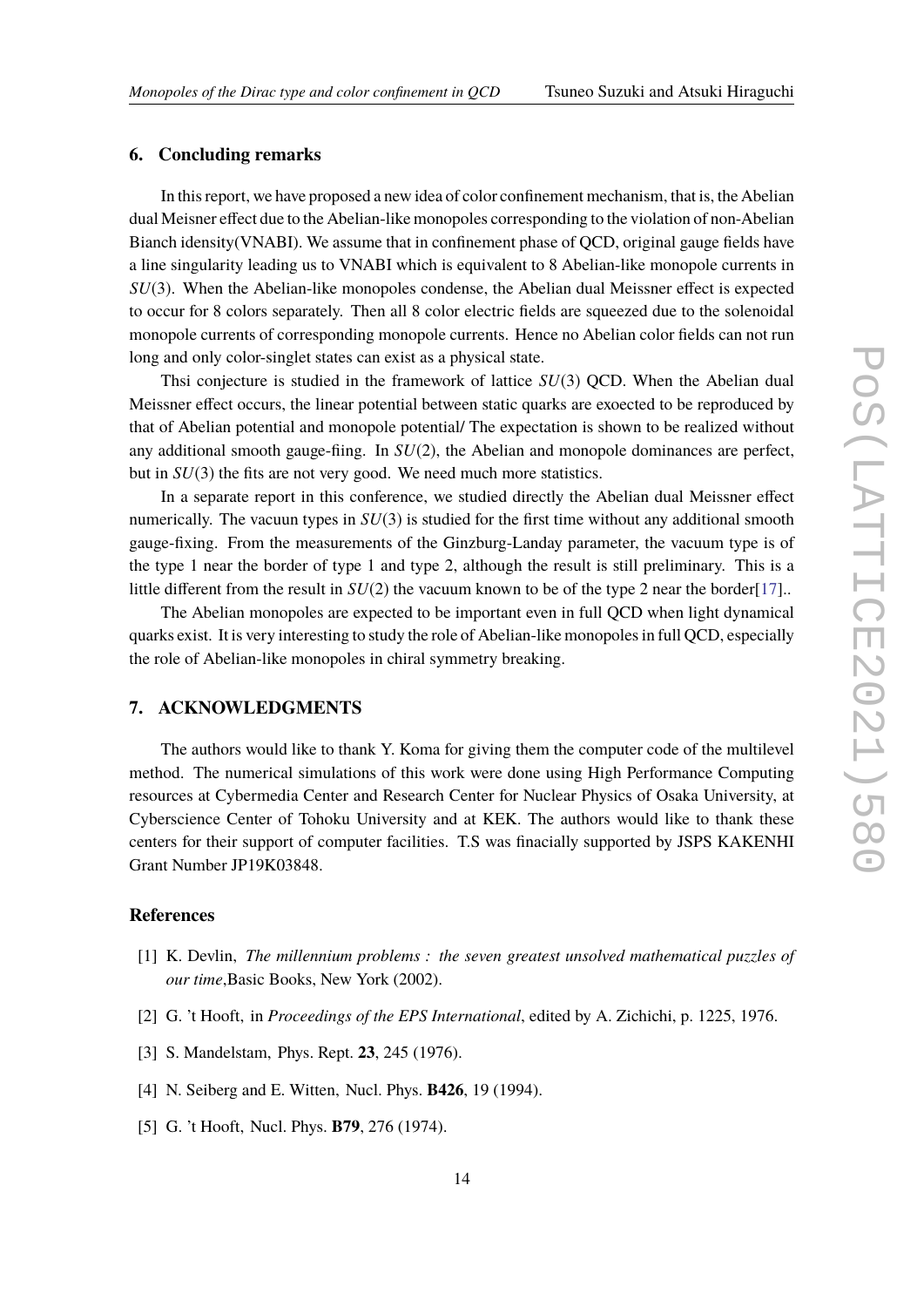- [6] A. M. Polyakov, Nucl. Phys. **B120**, 429 (1977).
- [7] P. Dirac, Proc. Roy. Soc. (London) A 133, 60 (1931).
- [8] G. 't Hooft, Nucl. Phys. **B190**, 455 (1981).
- [9] A. S. Kronfeld, M. L. Laursen, G. Schierholz, and U. J. Wiese, Phys. Lett. **B198**, 516 (1987).
- [10] A. S. Kronfeld, G. Schierholz, and U. J. Wiese, Nucl. Phys. **B293**, 461 (1987).
- [11] T. Suzuki, Nucl. Phys. Proc. Suppl. **30**, 176 (1993).
- [12] M. N. Chernodub and M. I. Polikarpov, in *"Confinement, Duality and Nonperturbative Aspects of QCD"*, edited by P. van Baal, p. 387, Cambridge, 1997, Plenum Press.
- [13] T. Sekido, K. Ishiguro, Y. Koma, Y. Mori, and T. Suzuki, Phys. Rev. **D76**, 031501 (2007).
- [14] C. Bonati, A. Di Giacomo, L. Lepori and F. Pucci, Phys. Rev. **D81**, 085022 (2010).
- [15] Tsuneo Suzuki, A new scheme for color confinement due to violation of the non-Abelian Bianchi identities, arXiv:1402.1294
- [16] T. Suzuki, K. Ishiguro, Y. Koma and T. Sekido, Phys. Rev. **D77**, 034502 (2008).
- [17] T. Suzuki, M. Hasegawa, K. Ishiguro, Y. Koma and T. Sekido, Phys. Rev. **D80**, 054504 (2009).
- [18] Tsuneo Suzuki, Katsuya Ishiguro and Vitaly Bornyakov, Phys. Rev. **D97**, 034501 (2018). Erratum: Phys. Rev. **D97**, 099905 (2018).
- [19] Tsuneo Suzuki, Phys. Rev. **D 97** 034509 (2018).
- [20] J. Arafune, P.G.O. Freund and C.J. Goebel, J.Math.Phys. **16**, 433 (1975).
- [21] M.Lüscher and P.Weisz, JHEP **09**, 010 (2001)
- [22] T. A. DeGrand and D. Toussaint, Phys. Rev. **D22**, 2478 (1980).
- [23] H. Suganuma and N. Sakumichi, Proceeding of the XIIIth Quark Confinement and Hadron Spectrum, 31 July-6 August 2018, Maynooth University, Maynooth, Ireland, arXiv:1812.06827V2 (hep-lat).
- [24] T. Suzuki et al., Phys. Lett. **B347**, 375 (1995).
- [25] APE, M. Albanese et al., Phys. Lett. **B192**, 163 (1987).
- [26] A. Hasenfratz and F. Knechtli, Phys. Rev. D64, 034504 (2001).
- [27] Paolo Cea, Leonardo Cosmai, Francesca Cuteri, and Alessandro Papa, Journal of High Energy Physics, 2016, 6 (2016).
- [28] Paolo Cea, Leonardo Cosmai, Francesca Cuteri, and Alessandro Papa, EPJ Web Conf., 175, 12006 (2018).